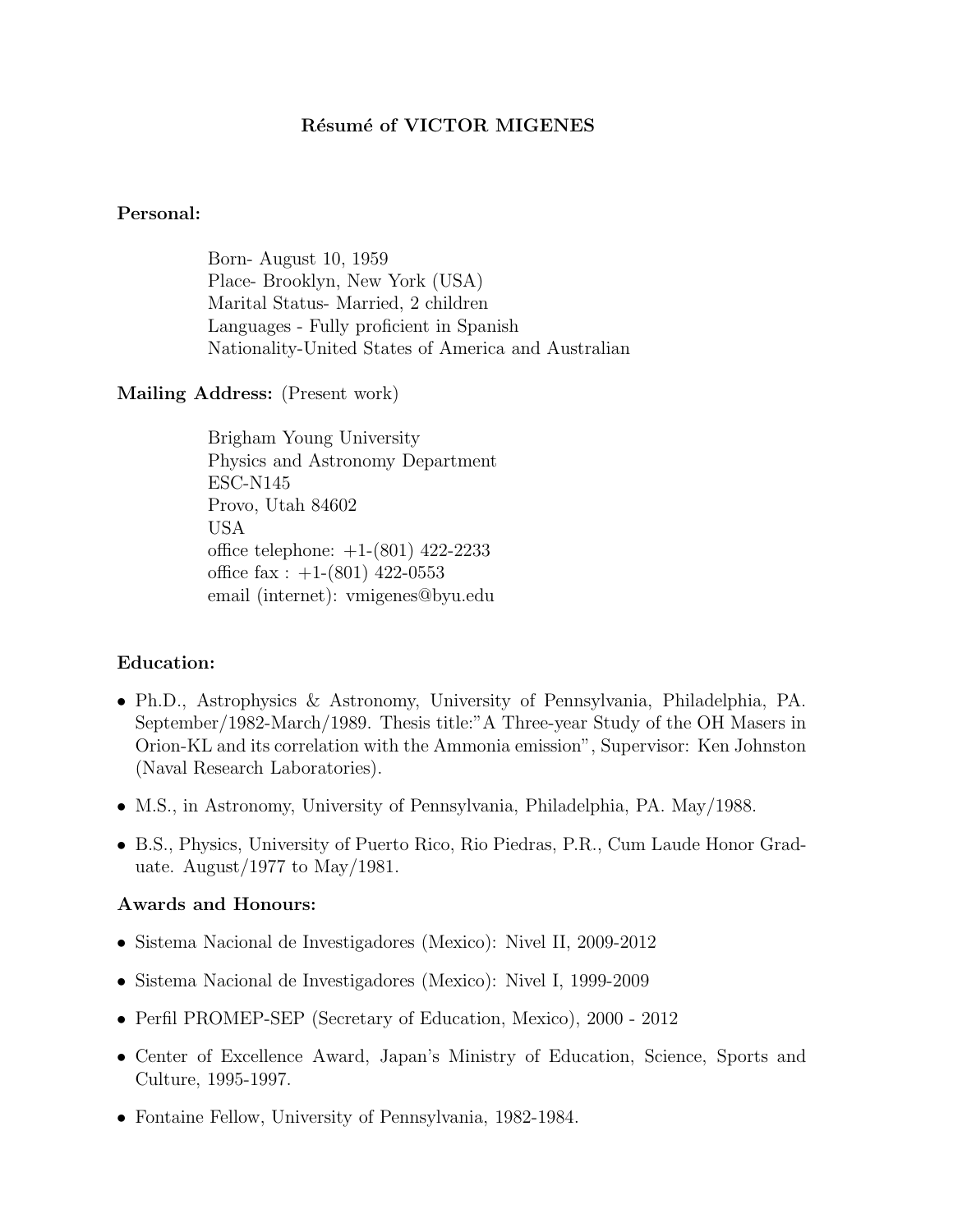• Ella Nichols Pawling Fellow, University of Pennsylvania, 1982-1985.

# Skills and Qualifications:

| Project Management                          | Conflict Management           |
|---------------------------------------------|-------------------------------|
| Organization                                | Critical Decision             |
| Public Speaking                             | <b>Technical Writing</b>      |
| Windows:MS-Office (Word, PowerPoint, Excel) | Unix/Linux: OpenOffice        |
| Instruction and Training                    | Teamwork                      |
| Problem Solving                             | Negotiation                   |
| Mathematics & Statistics                    | Programming: Fortran & Python |
| Student Recruitment                         | MathLab                       |

# Professional Experience:

- Jan/2015 to Present, Adjunct Professor, Brigham Young University, Department of Physics and Astronomy.
- Jan/2009 to Dec/2014, Full Professor, Brigham Young University, Department of Physics and Astronomy. (\$118000.0 dollars/year)
- Aug/2014 to present, Adjunct Professor, Utah Valley University, Department of Physics.
- Aug/2014 to present, Adjunct Professor, Salt Lake Community College, Department of Physics.
- Member of the NASA-ADAP Star and Exoplanetary System Formation Panel, Evaluating research grants for 2013, 2014, August/2013-2014
- Member of the Executive-UCTF, since 2012. Task Force organized by AAPT, APS and AAS to review the undergraduate curriculum and propose a more modern program
- Committee on Diversity in Physics, AAPT, since 2010 (previously Committee on Minorities in Physics)
- Member of Consejo Nacional de Ciencias y Tecnologia (CONACyT) Panel Evaluating Graduate Programs in Astronomy for accreditation, Apr/2013.
- Member of P & A Department's Graduate Committee (Recruiting Coordinator), Apr/2009 - Aug/2014.
- Member of BYU's Undergraduate Admission Committee, Sep/2009 Feb/2014.
- Nov/1997 to Dec/2010, Professor Titular "A" (Tenured Full Professor).
- Apr/2004 to Dec/2008, Director of the Department of Astronomy of the University of Guanajuato.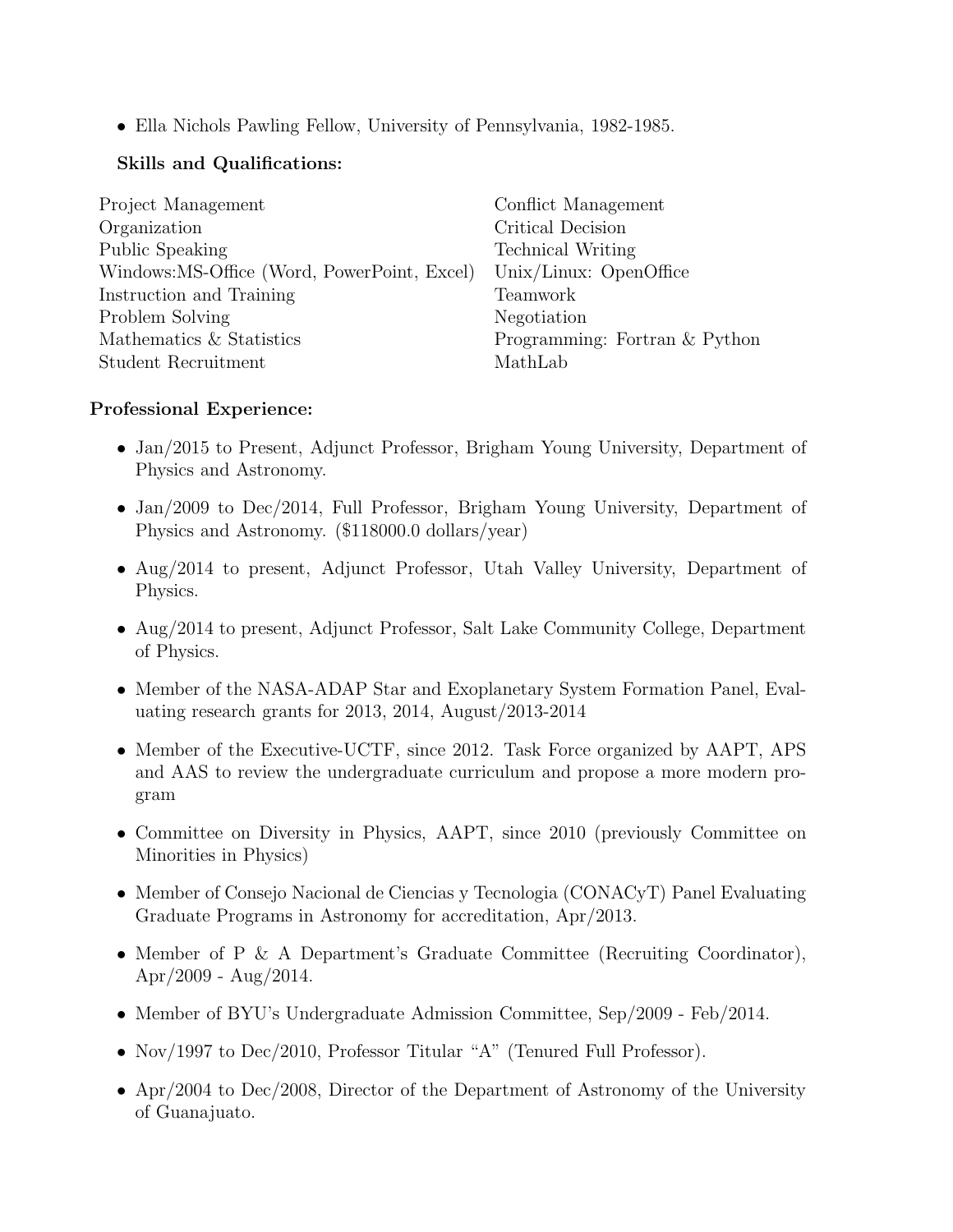- Jan/2007 to Dec/2009, Director of the Center for Atmospheric Science of the University of Guanajuato.
- Aug/2004 to May/2006, Chairman of the Graduate Program in Astronomy (Recruiting Coordinator)
- Aug/2002 to May/2004, Member of the Rank and Status Committee
- Aug/1995 to Sept/1997, PDRA at National Astronomical Observatory of Japan. Joined the scientific team of the VSOP Project for Space-VLBI. My duties were not only on continuing research supporting the project but also to help train the staff in the calibration and imaging of VLBI data.
- Oct/1996 to Feb/1997, Lectureship. Tokyo University of Agriculture and Technology, Tokyo, Japan. Teaching how to organize and prepare scientific research/results for oral and written presentation.
- Jul/1992 to Aug/1995, PDRA at CSIRO-ATNF. Liaison between the VLBI operations with the DSN stations and the Australian Telescope. Organize and supervise VLBI observations with the VLBI and world array. Supervise and run the cm and mm Radio-spectroscopy program with the DSN 70m antenna.
- Apr/1989 to Jun/1992, PDRA at Jodrell Bank/N.R.A.L. Worked on calibration and reduction of MERLIN Spectral Line data for visiting observers, and as the VLBI Friend to operate the station during the observing sessions. I prepared calibration data for the observers, helped in the preparation of observing files and help staff members processing data.
- Oct/1988 to Mar/1989, Researcher. Universities Space Research Associates, Washington DC. Working at the Naval Research Laboratories analyzing molecular-interferometric radio observations of star forming regions. Held Government Secret Security Clearance from Jan/1985 to Jan/1989.
- Oct/1985 to Oct/1986, Astronomer. Sachs/Freeman Associates, Inc., Landover, MD. Working at the Naval Research Laboratories preparing observations and performing data reduction of Interferometric radio observations of Maser emission in star forming regions. Held Government Secret Security Clearance from Jan/1985 to Jan/1989.
- -Sep/1986 to Aug/1988, Lectureship in Astronomy. University of Pennsylvania, Department of Astronomy, Philadelphia. PA. Taught various introductory and intermediate level courses in Astronomy and Astrophysics.
- Sep/1984 to Aug/1988, Lectureship in Physics and Astronomy. Philadelphia Community College, Department of Mathematics & Engineering, Phila., PA. Taught various introductory and intermediate level courses in Physics, Astronomy and Mathematics.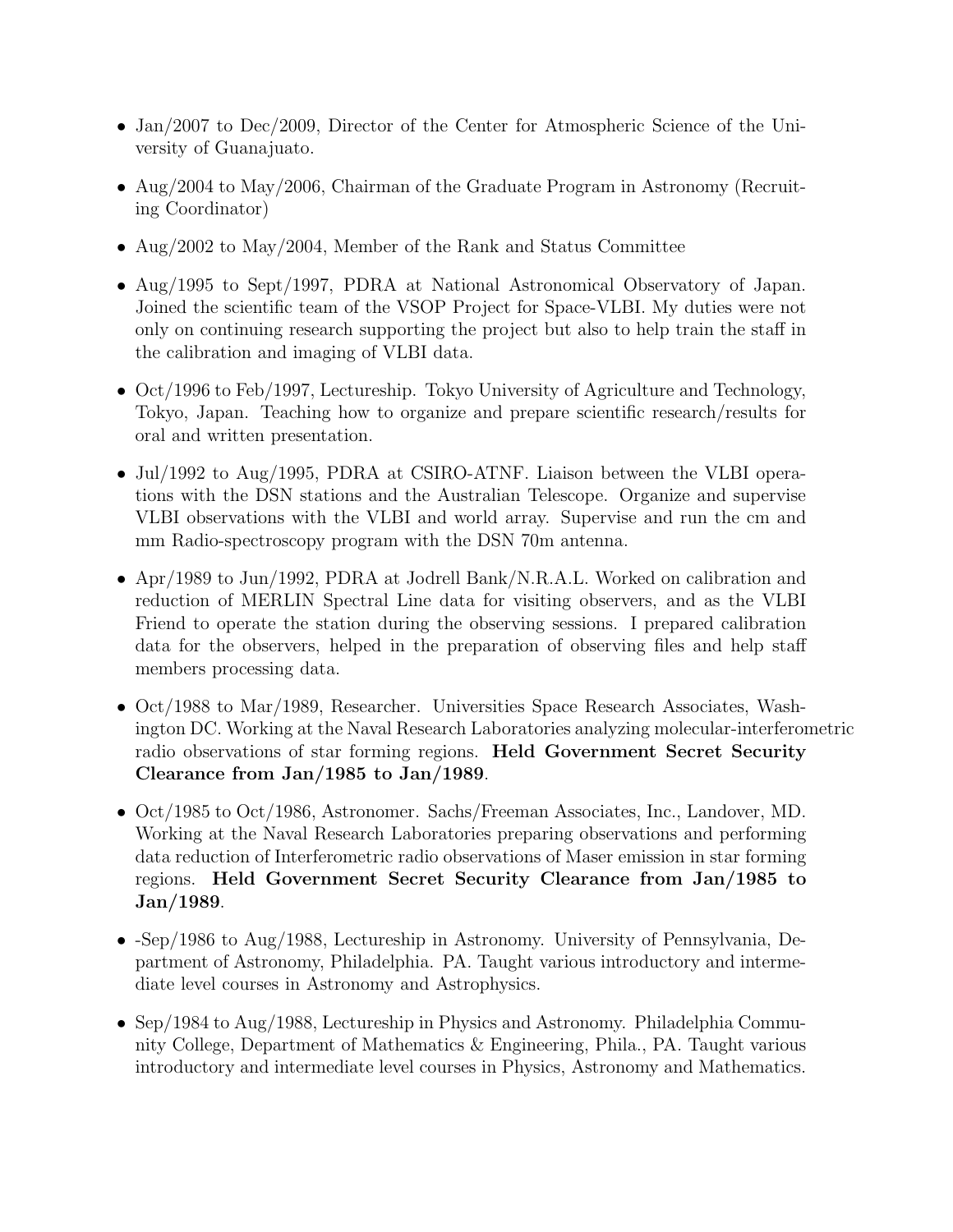• Jun/1986 to Aug/1986, Lectureship in Physics. Spring Garden College, Department of Science & Engineering, PA. Taught intermediate level courses in Physics and Astronomy.

## Successful Grants (most recent):

- CONACyT PDRA-Fellowship for Mexican Young Researcher #250356 : US\$50,000.0, 2015-2017
- Western Alliance to Expand Student opportunities US\$2,378.0, 2014
- Graduate Studies, Brigham Young University US\$90,000.0 for 3 years to support a graduate student, 2012
- Western Alliance to Expand Student opportunities US\$2,256.0, 2012
- Western Alliance to Expand Student opportunities US\$10,630.0, 2011
- Federal Government Grant Ecology Institute of Gto, US\$170,000.0, 2010
- Guanajuato State Government Funding, US\$350,000.0, 2008-2010

## Statement of Teaching and Outreach Interests:

I find the excitement of the discovery of new knowledge through observation to be very motivating and exhilarating. I try to capture this feeling and use it to convey enthusiasm for the scientific process the university classroom, my research students and in outreach to the community. Students learn best when they are active participants, and my goal is to engage students, no matter what their level.

Since joining the University of Guanajuato's Astronomy Department I have been involved in the design and implementation of four programs of higher learning:

- The Diplomado. This 100 hr course was intended to better prepare Jr. High and High School science teachers for teaching science by updating their knowledge in physics and astronomy.
- The Bachelor in Science program. In 1998 we started the first BSc in Physics offering an astrophysics line of study and undergraduate research, in Mexico.
- The Graduate program. In 2004 we designed and developed what is the 3rd graduate program in Astronomy and Astrophysics in the country. This program offers the research possibilities to work in astrochemistry, astrobiology or simulations and modeling, by combining efforts with the Chemistry, Biology or Mathematics/Physics departments, respectively.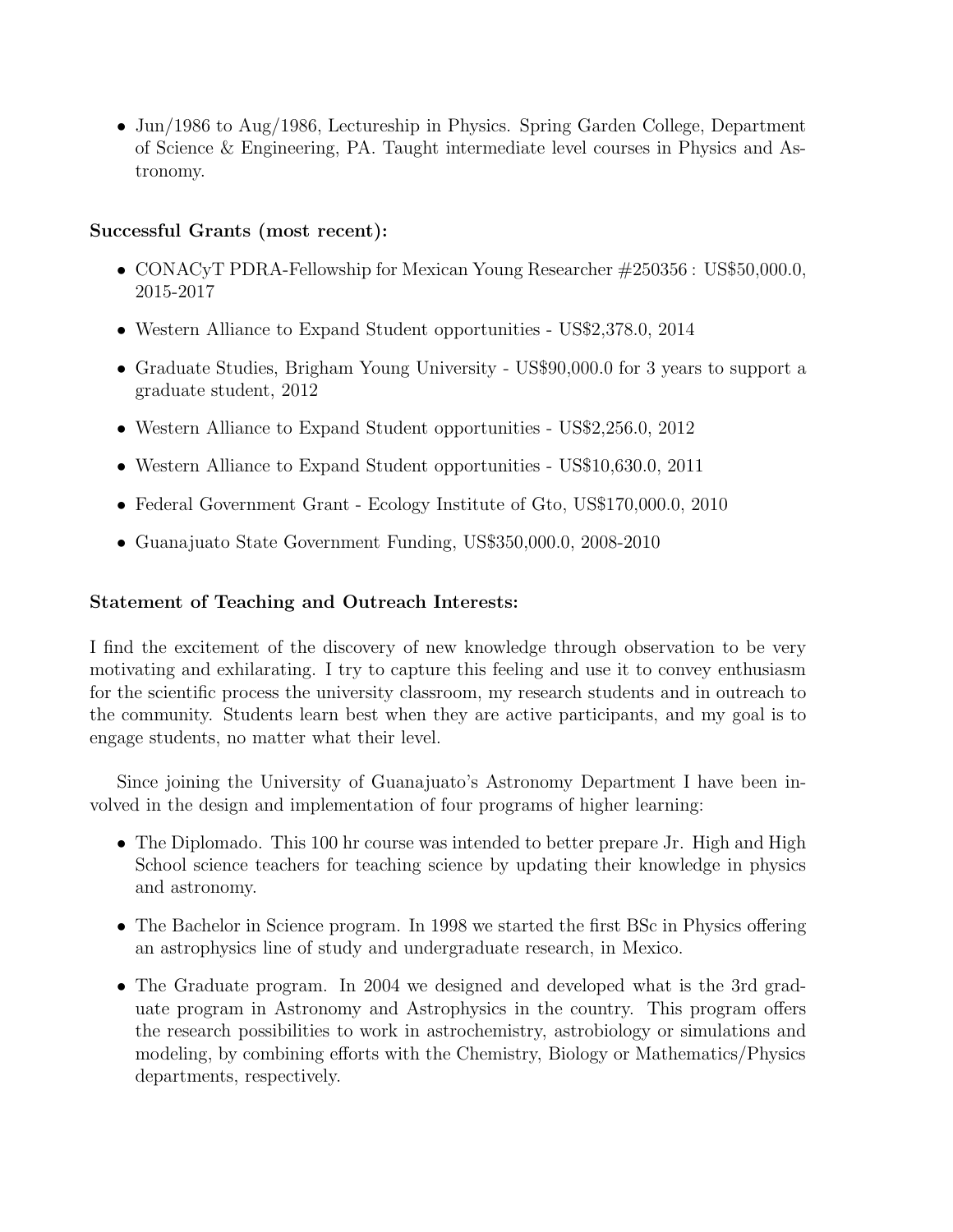• Graduate Foundation Course. We designed this special course to cover the areas of mathematics, physics and astronomy in order to provide the background knowledge necessary for the first year graduate courses. The undergraduate studies in Mexico vary much in coverage and depth from University program to program and this foundation course "homogenizes" the students with respect to the undergraduate knowledge required in our program.

# Supervision of thesis projects & Mentoring of PDRAs (most recent):

(date refers to completion of project)

-Postdoctoral Research Assistant: 1 -Doctoral Dissertations: 7 -Master in Science Thesis: 7 -Bachelor in Science Senior Thesis: 9

- 2017, Brigham Young University, Juan L. Verbena, "Modeling of the Mass-loss process in OH/IR Stars", PDRA.
- 2017, Brigham Young University, Brandon Wiggins, "Maser emission and the ISM of merging galaxies", PhD. (in process)
- 2016, Brigham Young University, Derek Felli, "Maser emission and mass-loss processes in C-rich late-type stars", PhD. (in process)
- 2015, Brigham Young University, Adam Johanson, "Radio Emission Toward Regions of Massive Star Formation in the Large Magellanic Cloud", PhD.
- 2014, Brigham Young University, Charles Honick, "Single Dish Radio Astronomy at BYU: Reaching first Light", BSc.
- 2014, Brigham Young University, Daniel Blakley, "Development of a Radio Astronomy System at BYU", MSc.
- 2013, Brigham Young University, Drake Ranquist, "Classification of galaxies in the Clowes-Campusano large Quasar group", BSc.
- 2012, Brigham Young University, Stephen Clouse, " $H_2O$  Megamasers: Measuring the Mass of the black hole in the active nucleus of Markarian 1210", BSc.
- 2012, Brigham Young University, Blake Stauffer, "OH MASER Emission form OH/IR Stars", BSc.
- 2012, University of Guanajuato, Alma Ruiz, "Infrared and Radio Study of the Massloss processes in Oxygen-rich Late-type Stars: Models and Observations", PhD.

## Affiliations:

• American Astronomical Society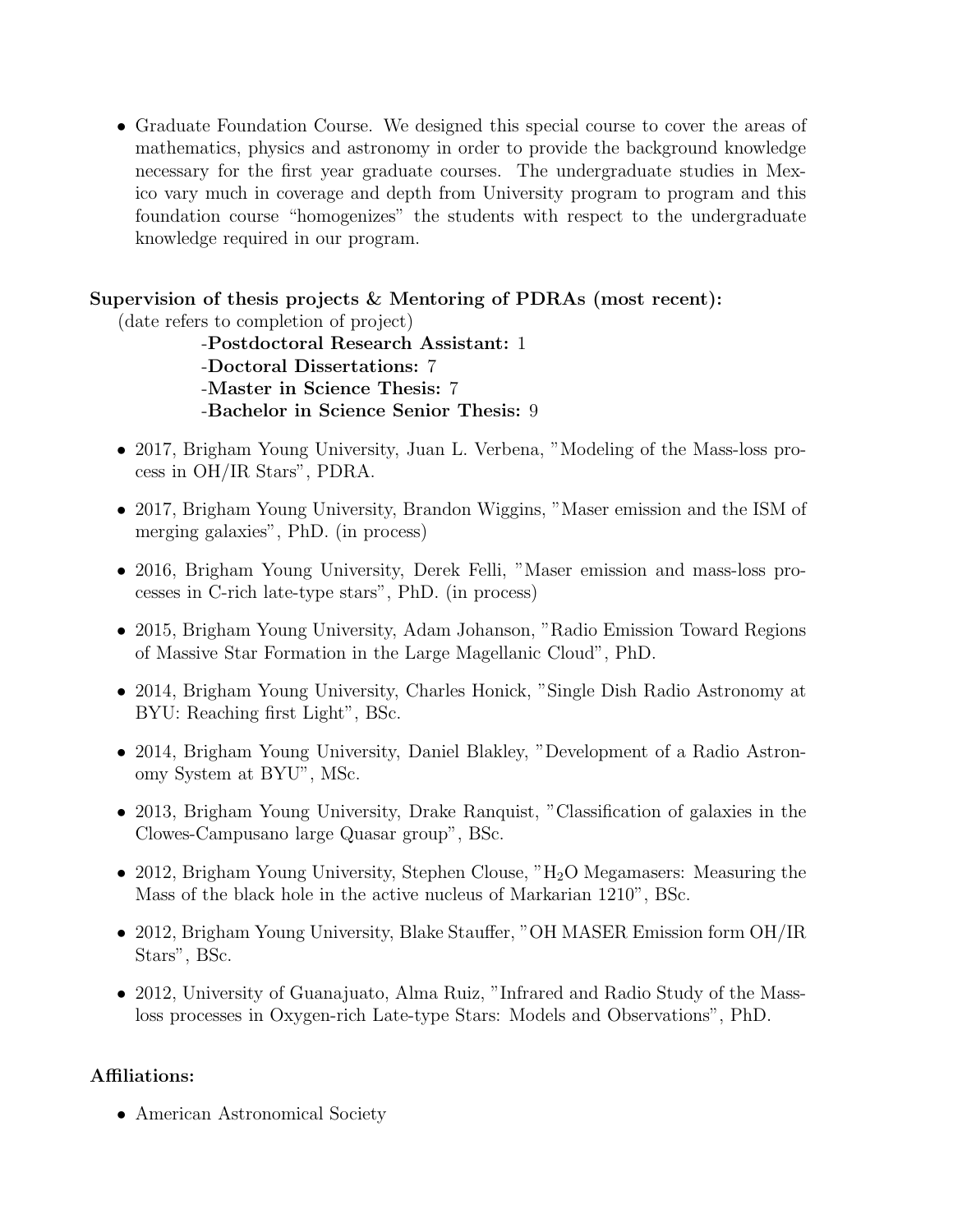- $\bullet~$  International Astronomical Union
- $\bullet\,$  Astronomical Society of Australia
- American Association of Physics Teachers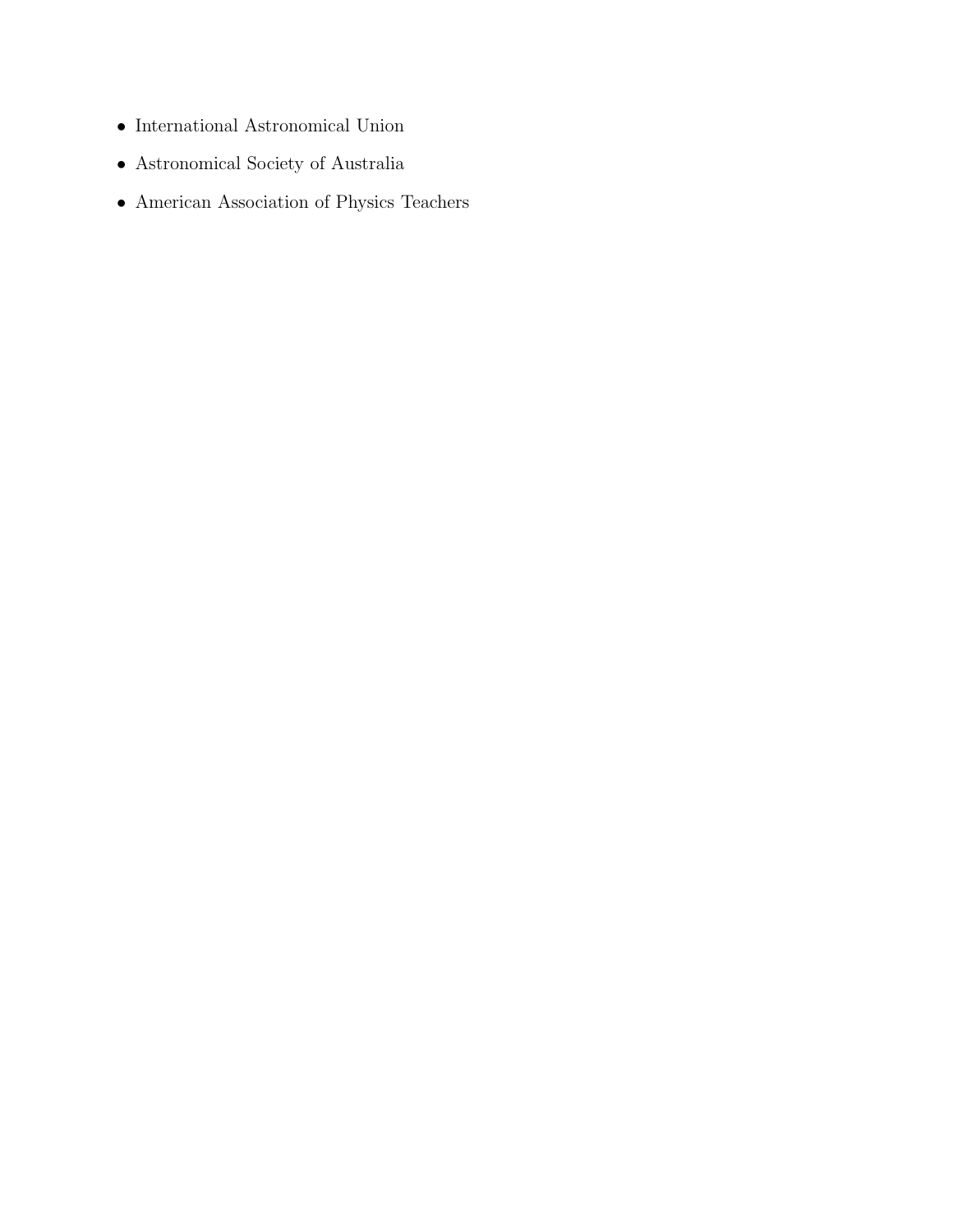#### References:

- Dr. Moody J. Ward: Brigham Young University Department of Physics & Astronomy ESC-484 Provo, Utah. 84602 USA fax:  $+1$  (801) 422-0553 email: jmoody@physics.byu.edu

- Dr. Robert C. Davis: Brigham Young University Department of Physics & Astronomy ESC-215 Provo, Utah. 84602 USA fax:  $+1$  (801) 422-0553 email: davis@byu.edu

- Dr. Roger Coziol: University of Guanajuato Department of Astronomy Apdo. Postal 144 Guanajuato, CP36000 GTO., MEXICO. fax:  $+52-(473)$  732-0253 email: rcoziol@astro.ugto.mx

- Dr. Klaus Peter Schröeder: University of Guanajuato Department of Astronomy Apdo. Postal 144 Guanajuato, CP36000 GTO., MEXICO. fax:  $+52-(473)$  732-0253 email: kps@astro.ugto.mx

- Dr. Shinji Horiuchi: Canberra Deep Space Communication Complex CSIRO PO Box 1035, Tuggeranong ACT 2901. Australia fax:  $+61$  2 6201-7845 email: shoriuchi@cdscc.nasa.gov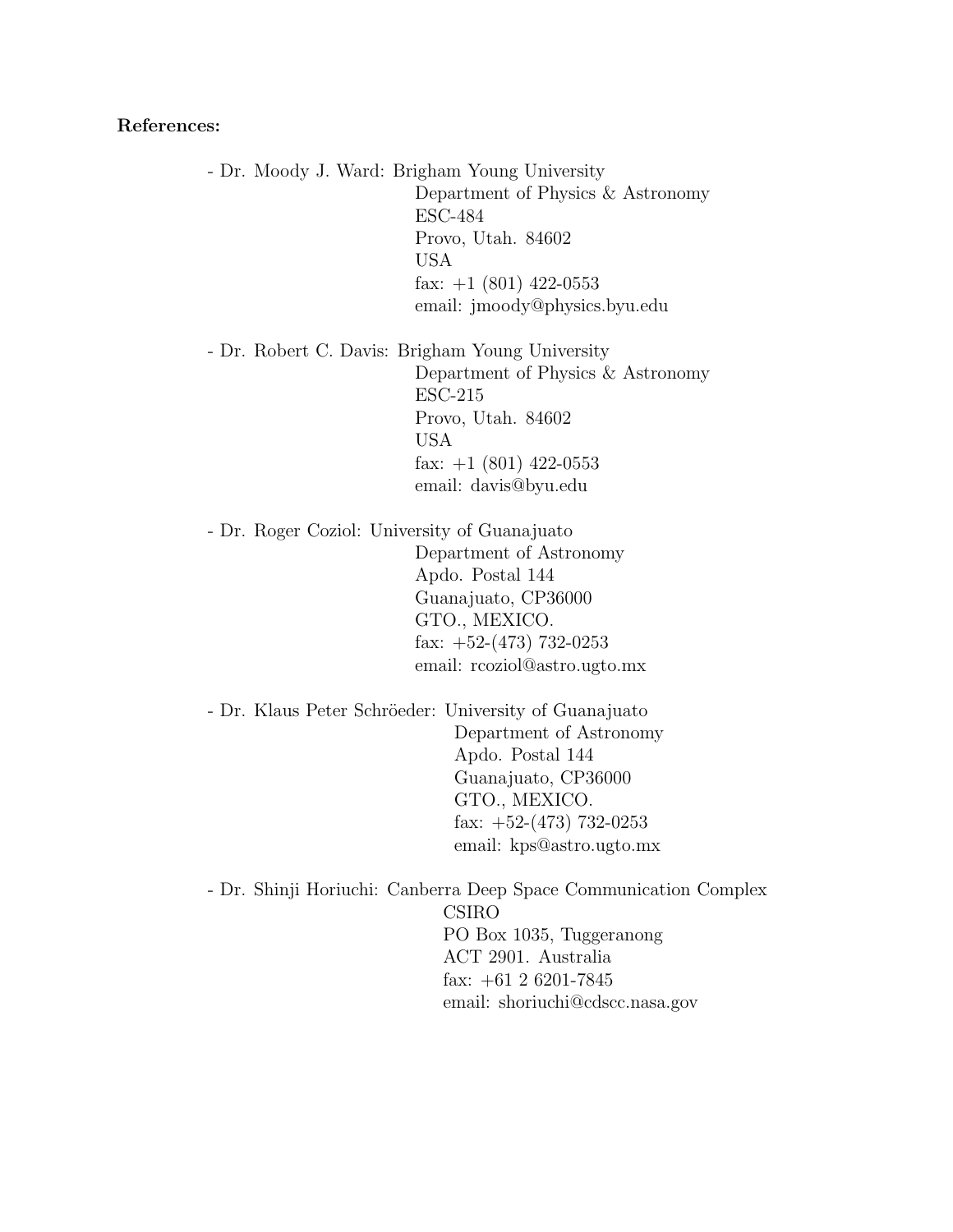#### Statement of Research:

As a radio astronomer I am very interested in the areas of Star Formation, Inter Stellar Medium, Stellar Evolution and Late-type Stars, Galaxy Evolution and MASER physics. MASERs have proven to be powerful probes to study the kinematical and dynamical conditions in: star forming regions (protostellar disks), late-type stars, supernova remnants, the central regions of exotic galaxies and even comets. I am also interested in other molecular emission like NH3, CS and CCS to study the dense and clumpy medium in which protostars form. Finally, I also collaborate in high resolution studies of the radio emission in radio stars. I have extensive experience in interferometry, data reduction, analysis and mapping with instruments like the VLA, MERLIN, EVN, VLBA, DSN, APT and ATCA.

Publications (most recent):

-Publications in International and Refereed journals: > 70 -Proceedings from National and International Conferences: > 100 -Citation Index No.: > 1700 -Referee for National or International Journals: 8 -Referee for International or National Grants Programs: 70 -h-index: 20

- Wiggins, B.K., Migenes, V. & Smidt, J., 2015, "Assessing the Hydroxil-Water Vapor Megamaser Connection. I. Water Emission Toward OH Megamaser Hosts". ApJ. (submitted)
- Migenes V, Slysh, V.I, Ruiz-Velasco, A., Val'tts, I. & Alakoz, V.A., 2015, "VLBA survey of OH masers in star forming regions: image broadening". ApJ. (submitted)
- Johanson, A.K. and Migenes, V., 2015 "Massive Young Stellar Objects with UCHII Regions in the Large Magellanic Cloud", ApJ., (in preparation)
- Felli, D., Migenes, V., & Ruiz-Velasco, A., 2015, "The Detection of OH-MASER Satellite lines in High-mass Star Forming Regions", ApJ., (in preparation)
- Migenes, V., Masson, C.R., and Johnston, K.J., 2015, "The OH Maser Emission in Orion-KL: Epochs 1986 and 1987", Ap.J., (in preparation)
- Wiggins, B.K., Smidt, J., Whalen, D.J., Wesley, E., Migenes, V. & Fryer, C.L., 2014 "Assessing the Observability of PoP III Hypernovae and Pair-Instability Supernovae", Utah Academy of Sciences, Arts and Letters, (accepted)
- Rodríguez-Esnard, T., Migenes, V., & Trinidad, M.A., 2014, "Accretion disks in the IRAS 23151+5912 Region", ApJ. 788, 176
- Johanson, A.K., Migenes, V., and Breen, S. 2014, "Detection of Water Masers toward YSO Candidates in the LMC", ApJ. 781, 78
- Dickey, J.M., et al., 2013, "GASKAP The Galactic ASKAP Survey", PASA, 30, 3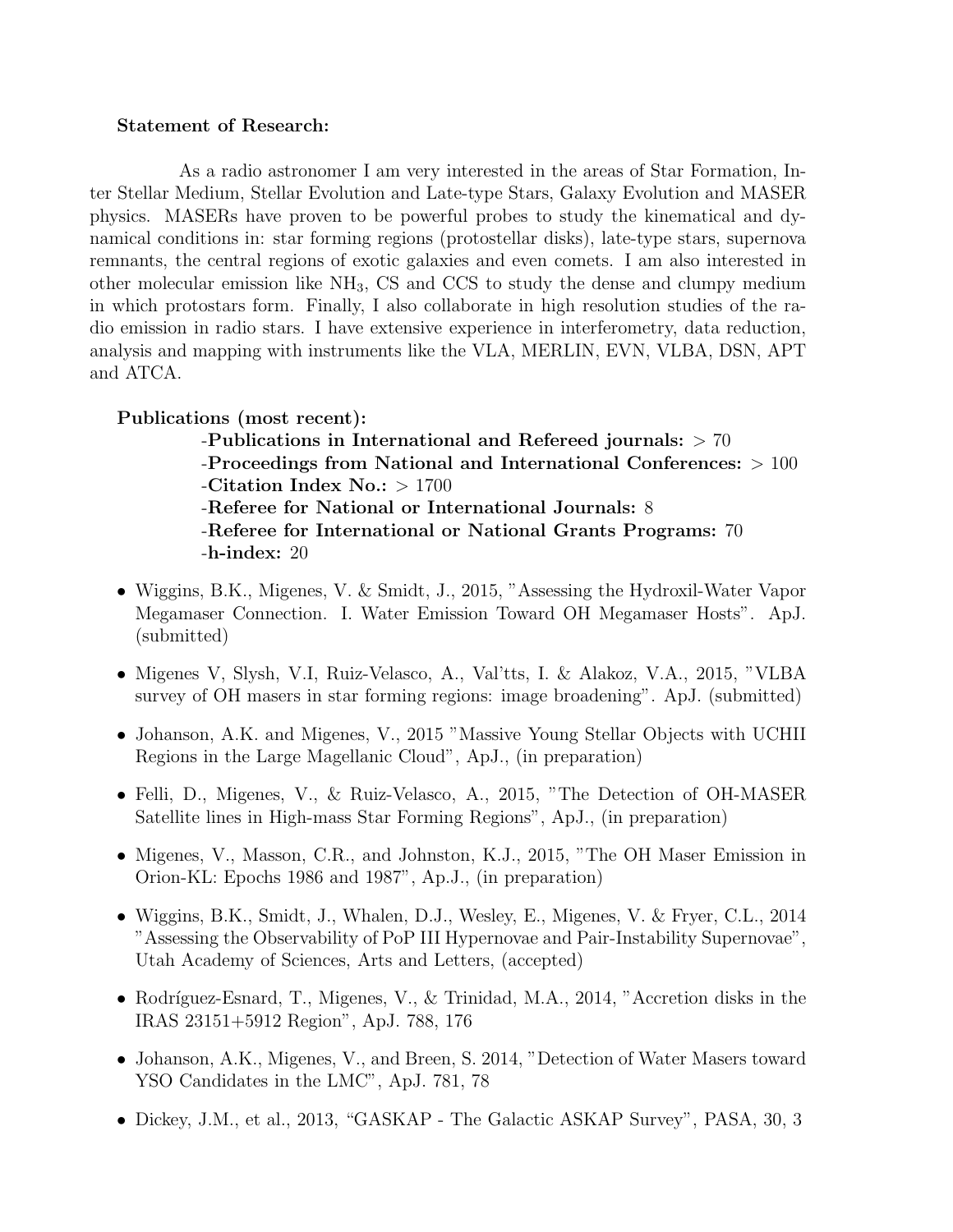• Rodríguez-Esnard, T., Trinidad, M.A., & Migenes, V., 2012, "Observational Study of the Continuum and MASER Emission of the IRAS Region 19217+1651", ApJ. 761, 158

## Conferences & Proceedings (most recent):

- Organization of the National Astronomy Congress in Mexico, April 2005.
- Organization of the IAU Symp 206 "Cosmic MASERs: from protostars to blackholes", in Brazil, March 2002.
- Member of the Local Organizing Committee of "Mapping the Hidden Universe", February 2000, in Guanajuato Mexico.
- Member of the Local Organizing Committee of the Mexican School for Astrophysics, August 1999, Guanajuato.
- Member of the Local Organizing Committee of the XIII Annual Mexican Astronomy Conference, November 1999.
- Member of the Local Organizing Committee of IAU Symp 193 "Wolf-Rayet Phenomena in Massive Stars and Starburst Galaxies", November 1998.
- Member of the Local Organizing Committee of ASPCS 163 "Star Formation in Earlytype Galaxies", June 1998.
- Organization of the workshop "Space-VLBI data reduction with AIPS", National Astronomical Observatory, Japan, March 1997.
- Over 250 Public Outreach talks in High Schools, Secondary schools and general public from 1998 to present.

- Felli, D. and Migenes, V., 2014, "Morphology of Circumstellar Shells Around OH/IR stars", 4C-APS Regional Meeting, Utah Valley University, UT

- Johanson, A.K. and Migenes, V., 2014, "Radio Emission Toward Regions of Massive Star Formation in the LMC", 4C-APS Regional Meeting, Utah Valley University, UT

- Wiggins, B.K. and Migenes, V., 2014, "The  $H_2O$  and OH Megamaser Connection", 4C-APS Regional Meeting, Utah Valley University, UT

- Rodríguez, T., Migenes, V. and Trinidad, M.A., 2014, "A study of the water vapor maser emission in the high-mass star forming region IRAS23151+5912", in Proceedings of XIII Symposium and XI Congress of the Cuban Physical Society in Havana Cuba

- Migenes, V., Rodríguez, T., Trinidad, M.A., 2014, "An accretion disk in the high-mass star forming region IRAS 23151+5912", in Proceedings of 223rd AAS Meeting in Wash DC

- Johanson, A. and Migenes, V., 2014, "Detection of MASERs toward Young